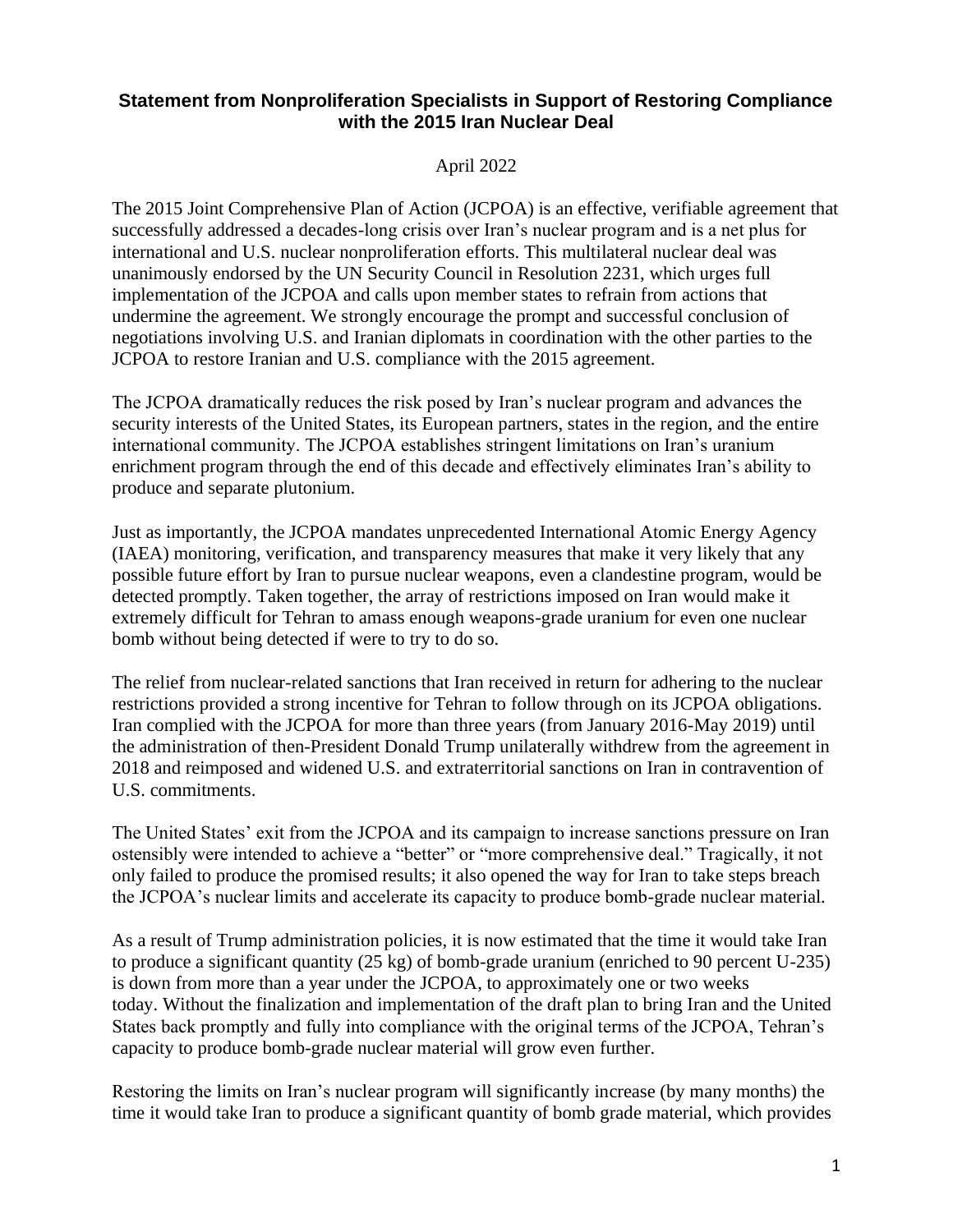the margin necessary for the international community to take effective action if Iran were to try to do so. Returning to the nuclear deal also puts the United States and other parties to the JCPOA on a stronger footing to pursue follow-on negotiations on a longer-term framework to contain Iran's nuclear program and create space to engage Iran on other areas of concern, such as regional tensions and its ballistic missile program.

Unfortunately, some in Congress are threatening to try to block President Joe Biden and European allies from implementing the steps necessary to bring Iran back under the nuclear limits set by the JCPOA. Repeating the failed strategy pursued by the Trump administration is misguided, irresponsible, and dangerous as it would increase the danger that Iran would become a threshold nuclear-weapon state.

A prompt return to mutual compliance with the JCPOA is the best available way to deny Iran the ability to quickly produce bomb-grade nuclear material. It would reinstate full IAEA international monitoring and verification of Iran's nuclear facilities, thus ensuring early warning if Iran were to try to acquire nuclear weapons—and possibly become the second state in the Middle East (in addition to Israel) with such an arsenal.

## **List of Endorsers\***

James Acton, Co-Director of the Nuclear Policy Program, Carnegie Endowment for International Peace

Emma Belcher, President, Ploughshares Fund

Rachel Bronson, President and Chief Executive Officer, Bulletin of the Atomic Scientists

Des Browne, Member, House of Lords, and former UK Secretary of State for Defence

Susan F. Burk, former Special Representative of the President for Nuclear Nonproliferation

John Carlson, Non-Resident Senior Fellow, Vienna Center for Disarmament and Non-Proliferation, and former Director-General of the Australian Safeguards and Non-Proliferation **Office** 

Toby Dalton, Co-Director of the Nuclear Policy Program, Carnegie Endowment for International Peace

Kelsey Davenport, Director for Nonproliferation Policy, Arms Control Association

Tara Drozdenko, Director, Global Security Program, Union of Concerned Scientists

Bryan Early, Associate Dean for Research and Associate Professor of Political Science, University at Albany, State University of New York

Tytti Erästö, Senior Researcher, Stockholm International Peace Research Institute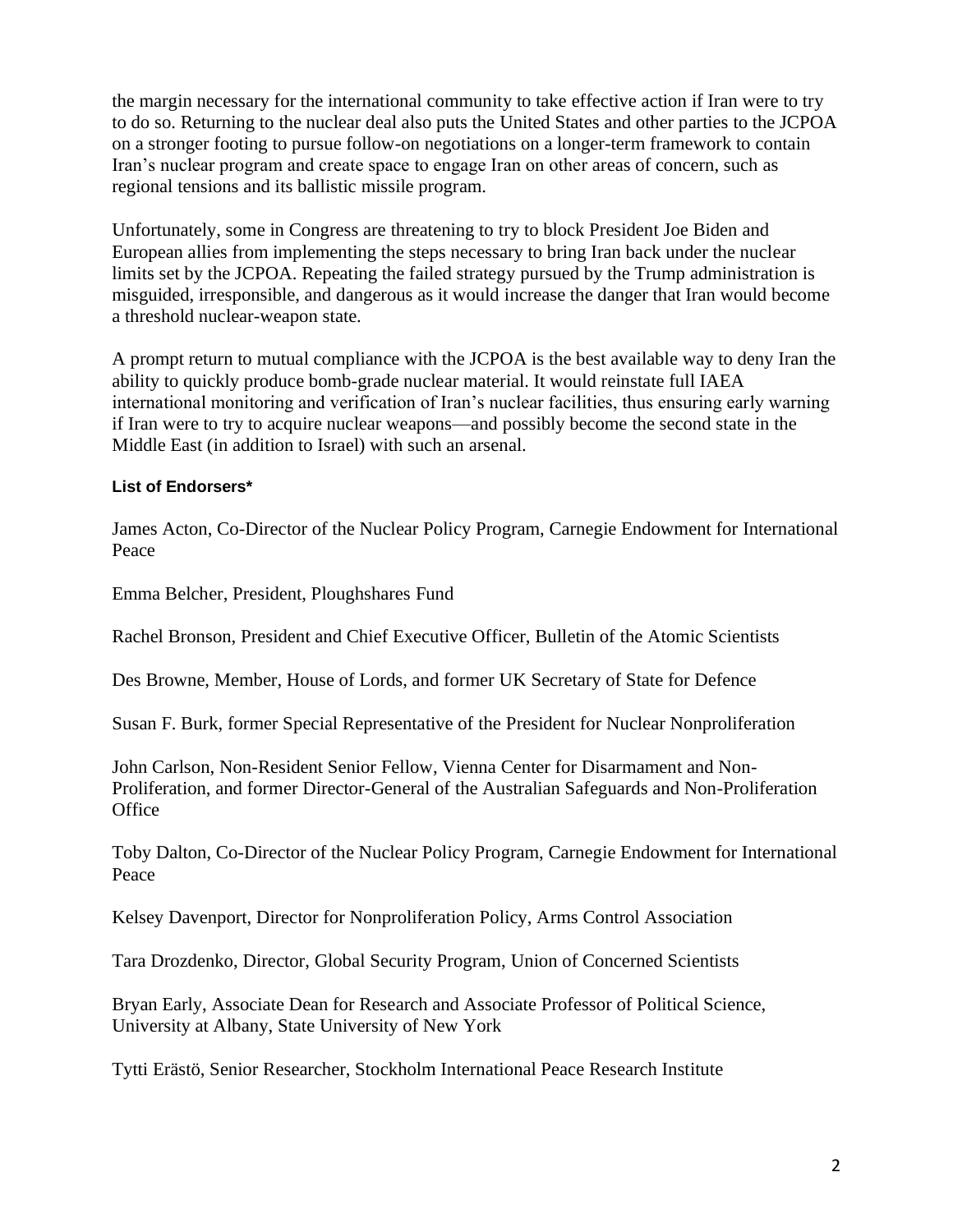Dina Esfandiary, Senior Advisor, Middle East and North Africa Program, International Crisis **Group** 

Marc Finaud, Head of Arms Proliferation, Geneva Centre for Security Policy, and former French Diplomat

Mark Fitzpatrick, former acting Deputy U.S. Assistant Secretary of State for Nonproliferation

Nancy Gallagher, Director of the Center for International and Security Studies at Maryland, University of Maryland

Ellie Geranmayeh, Deputy Director, Middle East & North Africa Programme, European Council on Foreign Relations

Stephen Heintz, President and CEO, Rockefeller Brothers Fund

Frank N. von Hippel, Professor of Public and International Affairs Emeritus, Princeton University, and former Assistant Director for National Security at the White House Office of Science and Technology Policy

Angela Kane, former United Nations High Representative for Disarmament Affairs

Togzhan Kassenova, Senior Fellow at the Center for Policy Research, University at Albany, State University of New York, and former Member of the UN Secretary-General's Advisory Board on Disarmament Matters\*

R. Scott Kemp, Professor of Nuclear Science and Engineering, Massachusetts Institute of Technology, and former Science Advisor in the Office of the Special Advisor for Nonproliferation and Arms Control at the U.S. Department of State

Laura Kennedy, Board Member, Arms Control Association, and former U.S. Ambassador to the Conference on Disarmament

Daryl G. Kimball, Executive Director, Arms Control Association

Jeffrey Knopf, Professor, Middlebury Institute of International Studies at Monterey

George Lopez, Hesburgh Professor of Peace Studies Emeritus, Kroc Institute for International Peace Studies, and former Vice President of the U.S. Institute of Peace and Member of the U.N. Panel of Experts on the DPRK

Rüdiger Lüdeking, Ambassador (ret.), and former Deputy Commissioner of the German Federal Government for Arms Control and Disarmament

Jessica Mathews, Distinguished Fellow and former President, Carnegie Endowment for International Peace, and former Deputy to the Undersecretary of State for Global Affairs